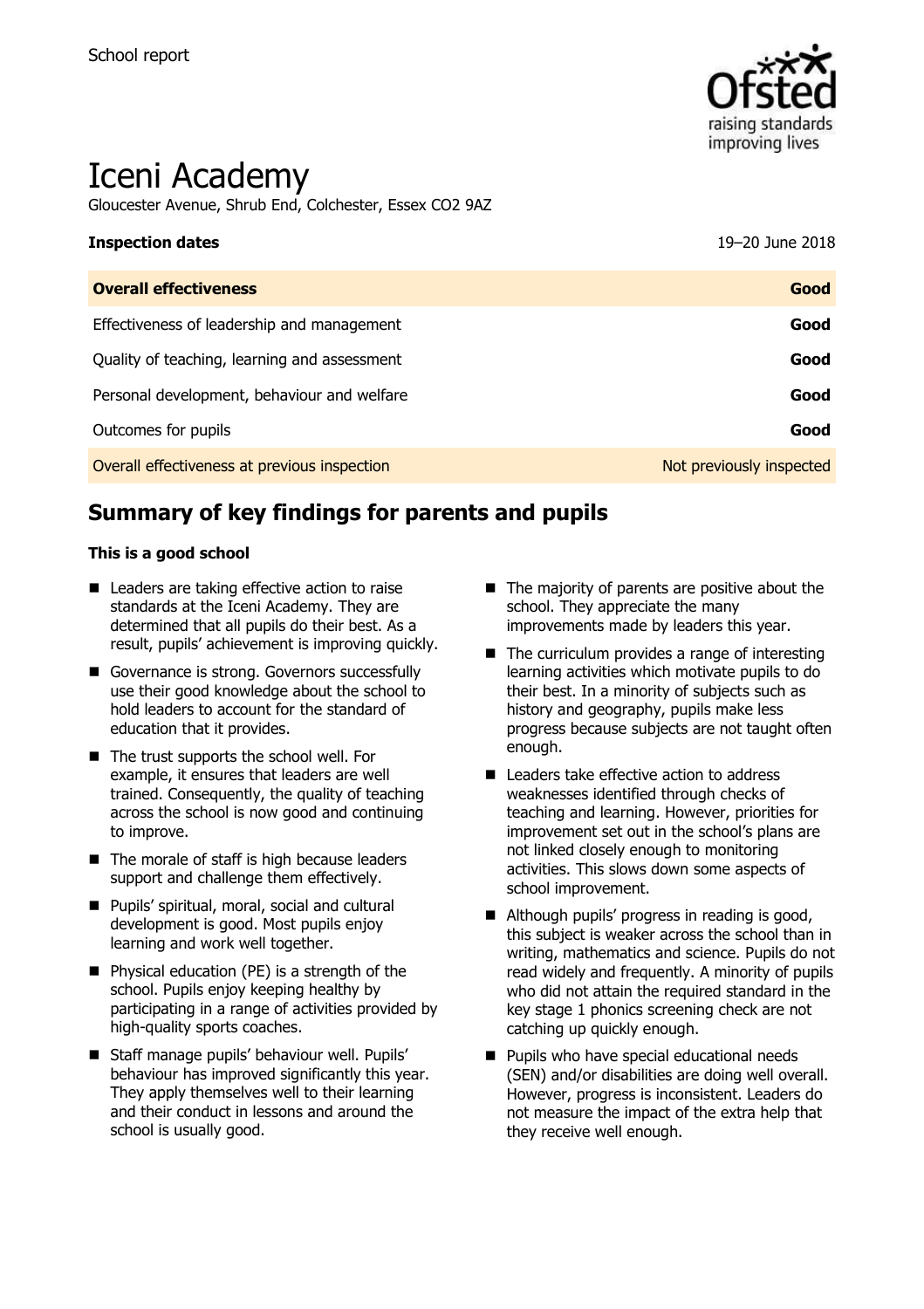

# **Full report**

### **What does the school need to do to improve further?**

- Continue to refine and improve leaders' monitoring systems so that:
	- priorities in school improvement planning include clearer, measurable targets, linked to monitoring activities to ensure that actions secure quicker improvements in raising standards
	- all leaders evaluate the impact of the wider curriculum more regularly, especially in subjects like history and geography
	- leaders check that the extra help provided for pupils who have SEN and/or disabilities is having a positive impact on their learning and is enabling them to make consistently strong progress.
- Improve the quality of teaching, learning and assessment in reading by ensuring that:
	- reading is promoted more widely across the school
	- the teaching of phonics improves so that pupils who did not attain the required standard in the key stage 1 phonics check catch up quickly.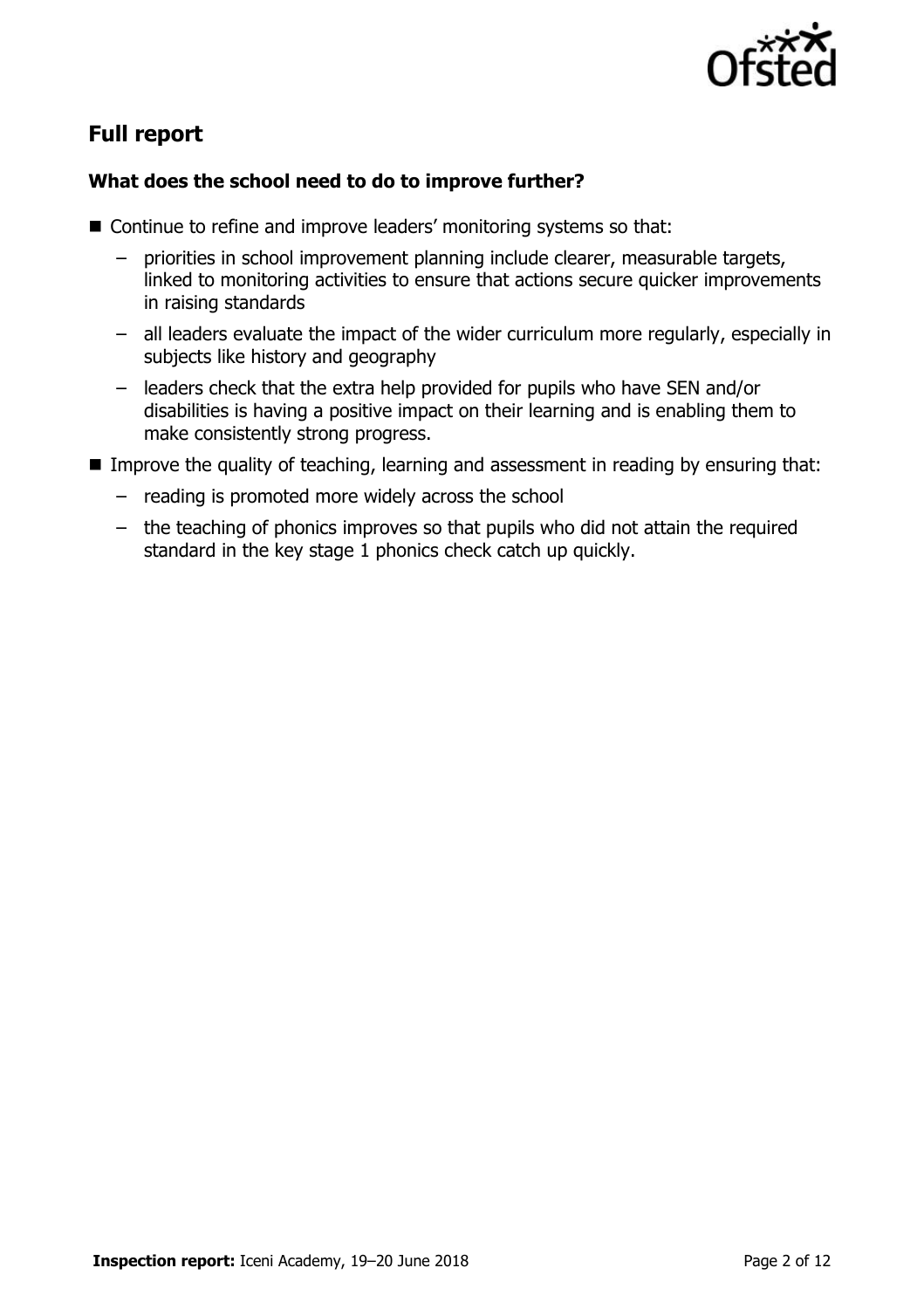

# **Inspection judgements**

### **Effectiveness of leadership and management Good**

- Leadership and management are good. This is because leaders are focusing on raising standards at Iceni Academy to ensure that all pupils achieve well. Pupils are now making stronger progress from their starting points and catching up on previous lost ground.
- All leaders have high expectations of themselves, staff and pupils. Since their appointment at the start of the school year, they have worked relentlessly to improve pupils' learning, behaviour and personal development. Standards are rising rapidly.
- Leaders carry out detailed monitoring of the standards in teaching and learning and take effective action when they identify an area of weakness. For example, as a result of actions to improve the teaching of mathematics, pupils have significantly improved their reasoning and problem-solving skills. Leaders' evaluation identifies the need to refine school improvement goals more clearly so that they are more closely linked to monitoring activities.
- Leaders are keen to ensure that pastoral provision meets the needs of every pupil. For example, they have recently appointed additional staff to lead improvements in attendance and behaviour. These appointments have already had a marked impact on pupils' welfare and behaviour. Parents are very complimentary about the additional support that their children are receiving.
- The trust provides effective support to leaders and staff. They ensure that professional development is at the heart of the school's strategy to bring about rapid improvement. Leaders are generous with their time in supporting colleagues. As a result, teaching is good and is continuing to improve.
- Staff value the professional support provided by senior leaders and the trust. Teachers new to the profession are particularly appreciative of the mentoring support that they receive, and the opportunity to share good practice with others. Consequently, staff morale is high.
- **Effective use of pupil premium funding ensures that disadvantaged pupils are** supported well, enabling them to make good progress from their different starting points. As a result, the progress of disadvantaged pupils rose in 2017 and was in line with that of other pupils nationally in reading and writing. In mathematics, their progress is improving rapidly.
- Leaders make effective use of additional funding to support pupils who have SEN and/or disabilities. As a result, pupils make good progress in their personal development, behaviour and academic outcomes. Leaders identify a need to monitor more precisely the impact of interventions so that all pupils make consistently rapid progress.
- Leaders use the PE and sport premium effectively. Participation in sport has increased due to the provision of a range of activities by sports coaches. Pupils say that they are keen to go out at lunchtime and to keep healthy by being active.
- The school's curriculum gives pupils a wide range of interesting opportunities to learn.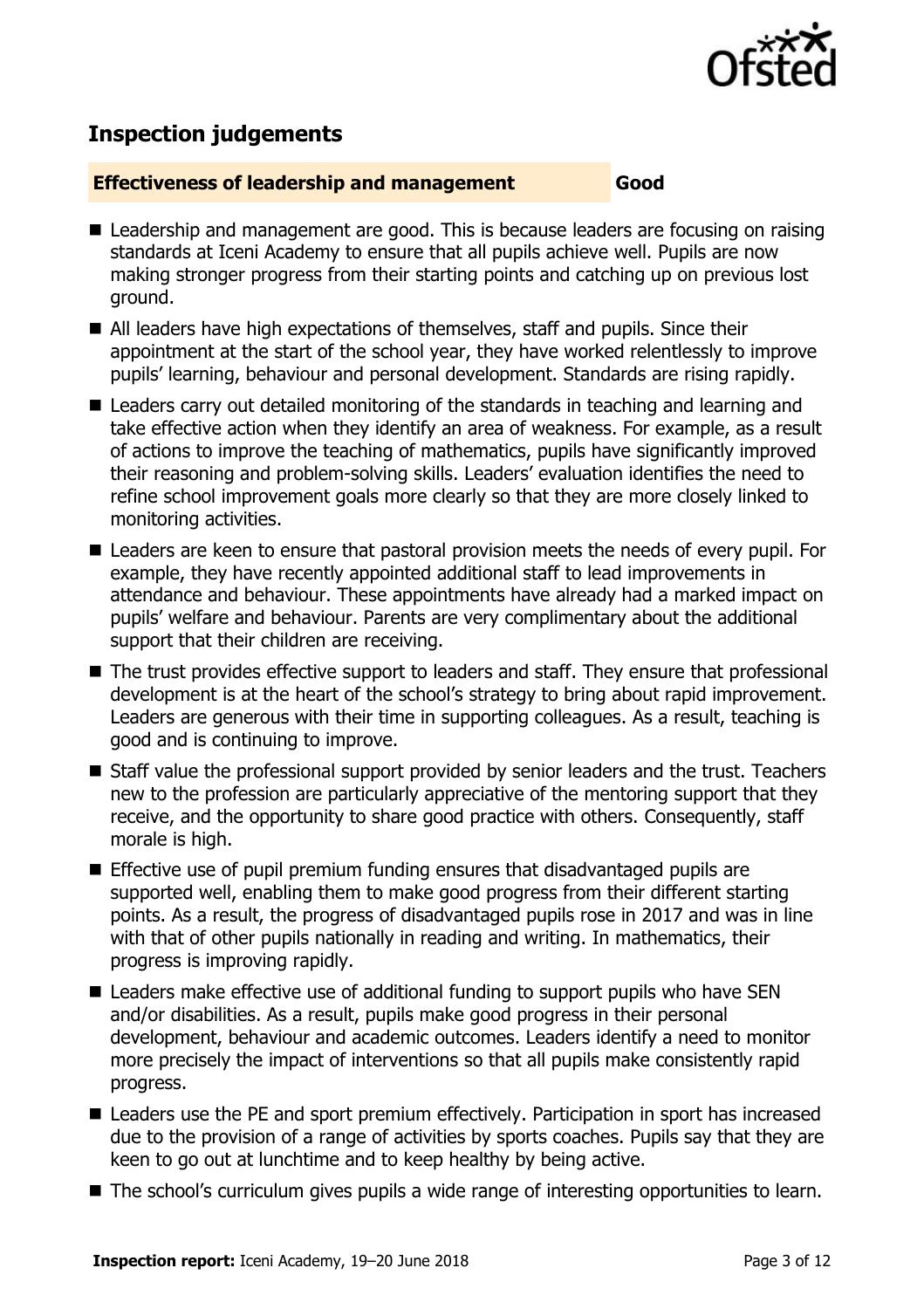

Leaders have chosen to introduce an innovative 'creative links' approach this academic year towards provision in a wide range of subjects. The school's chosen approach has had a positive impact on pupils' personal development, through collaboration with others and the use of creativity in learning, for example. However, pupils do not make strong and sustained progress in some subjects such as history and geography, because these subjects are not taught often enough.

- Leaders provide a range of successful opportunities to enhance the curriculum, including the use of outside speakers. For example, during the inspection, Year 6 pupils learned the difference between debit and credit cards in a financial management lesson delivered by a former investment banker.
- The rigorous personal, social and health curriculum contributes well to pupils' behaviour and personal development. Leaders ensure that through a range of strategies, such as displaying 'pupil of the week' in each classroom, all pupils feel part of the school's inclusive community.
- The development of pupils' spiritual, moral, social and cultural development is a strong feature of the school. Through assemblies and lessons, leaders ensure that pupils understand and practise British values such as tolerance and an understanding of right and wrong. Leaders ensure that pupils have regular opportunities to develop their curiosity and their interests, for example through working together on projects of their choice.
- Leaders effectively promote a sense of responsibility among pupils towards their community. For example, they have set up 'rota kids', where pupils make a pledge to forge relationships with the community through regularly visiting an old people's home.
- Leaders promote equality rigorously and effectively. For example, following anti-racism workshops commissioned by the school, pupils showed a good understanding of the consequences of racism. As one pupil said: 'We never sit back and watch. We tell an adult and they sort it out.'
- Leaders have taken effective steps to improve communication with parents, who are largely happy with the school. Many parents are complimentary about the positive changes that they have seen with regard to behaviour and learning. They welcome the improved availability of staff. Parents new to the school believe that they have made a good choice.

### **Governance of the school**

- Governance is effective. Governors work constructively with leaders to ensure that they receive the information that they need to monitor the quality of education provided by the school.
- Governors know the school well. They regularly visit so that they can see for themselves the impact of leaders' actions.
- Governors hold leaders to account routinely. For example, they check regularly on how well pupil premium funding is used. They know how the money is spent and challenge leaders on the impact it is having on disadvantaged pupils' achievement.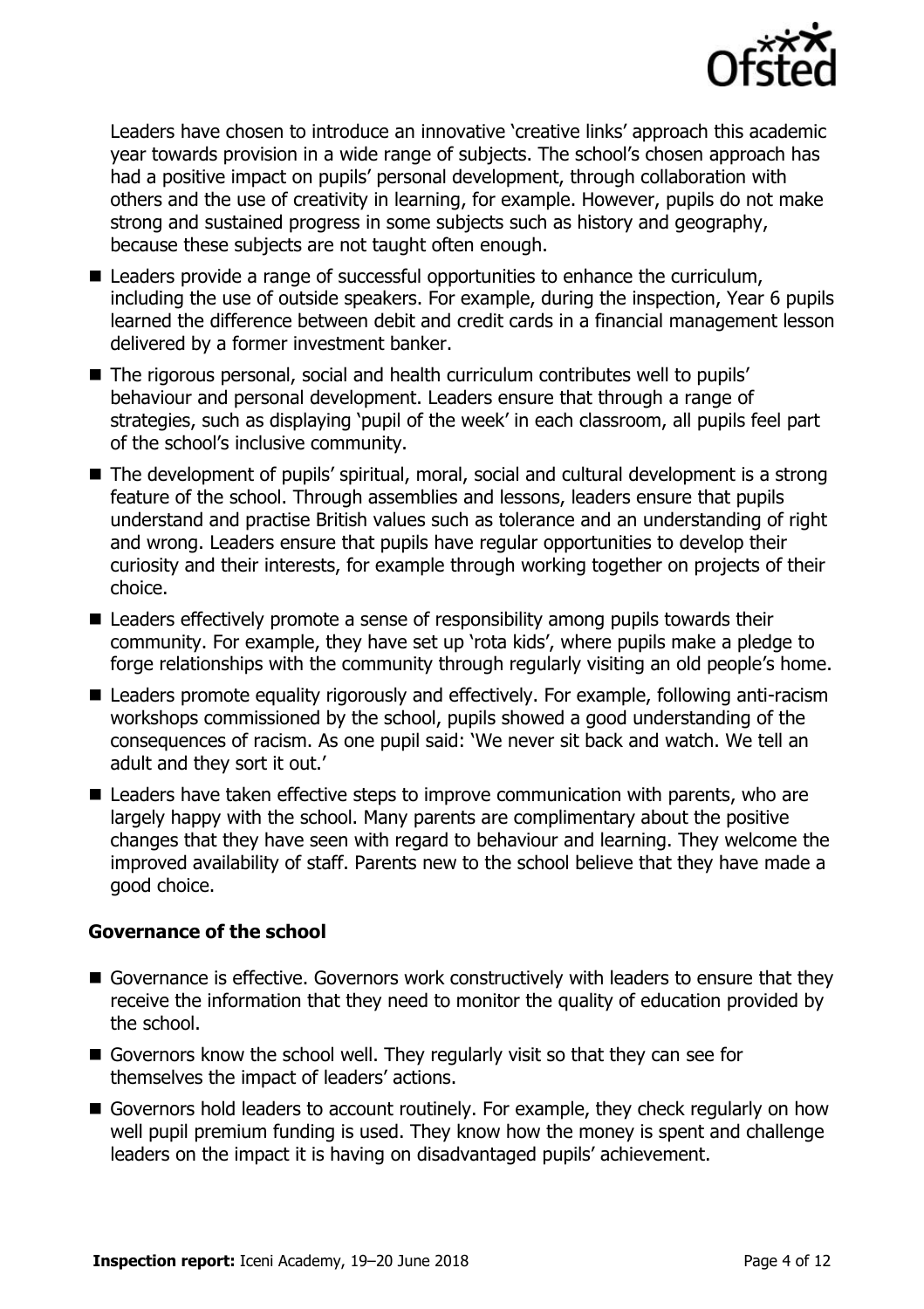

### **Safeguarding**

- The arrangements for safeguarding are effective.
- Appropriate checks are carried out prior to the appointment of all those who work in the school. These checks ensure that statutory requirements are met and that all adults are suitable to work with children.
- All those who work in, and with, the school, including governors and staff who run the breakfast club, are highly committed to ensuring the highest safeguarding standards. They have a good understanding of the potential risks faced by pupils and know what to look out for.
- The designated safeguarding leads have a clear understanding of their role. They ensure that all staff have appropriate training, for example in the Prevent duty to stop radicalisation.
- Staff are familiar with procedures for recording any concerns. As one member of staff said: 'Safeguarding is everyone's concern. We are part of a bigger picture.'
- Staff are uncompromising in following up concerns over the safety and welfare of pupils. They are not afraid to challenge outside agencies to ensure that pupils receive the support that they require.
- Pupils feel safe and are confident that staff will look after them.

### **Quality of teaching, learning and assessment Good**

- The relationships between pupils and staff are positive. The atmosphere in most lessons is calm and orderly.
- Teachers use their good subject knowledge to plan interesting lessons that motivate pupils, and this helps them to learn well. In writing, for example, Year 6 pupils were inspired to use their developing grammatical and punctuation skills to describe an underwater cave.
- Teachers use questioning well to probe and extend pupils' understanding. They find out what pupils know and can do, and subsequently address misconceptions and errors effectively.
- Teachers use technical vocabulary well in lessons so that pupils understand precisely how to improve their work. Teachers successfully encourage pupils to routinely use the key vocabulary for English, science and mathematics which is purposefully displayed in classrooms across the school.
- Where subjects such as art and PE are taught by specialists, pupils benefit from additional expertise. For example, high-quality art work displayed across the school reflects pupils' skill in using paper to make three-dimensional shapes.
- Teachers ensure that they give pupils the opportunity to apply their developing skills across a range of subjects. This approach is especially strong in writing, mathematics and science. For example, following a scientific investigation of sound-absorbing materials, pupils wrote to a sound engineer setting out recommendations about what will make the best ear protectors. The resulting work was of a high standard.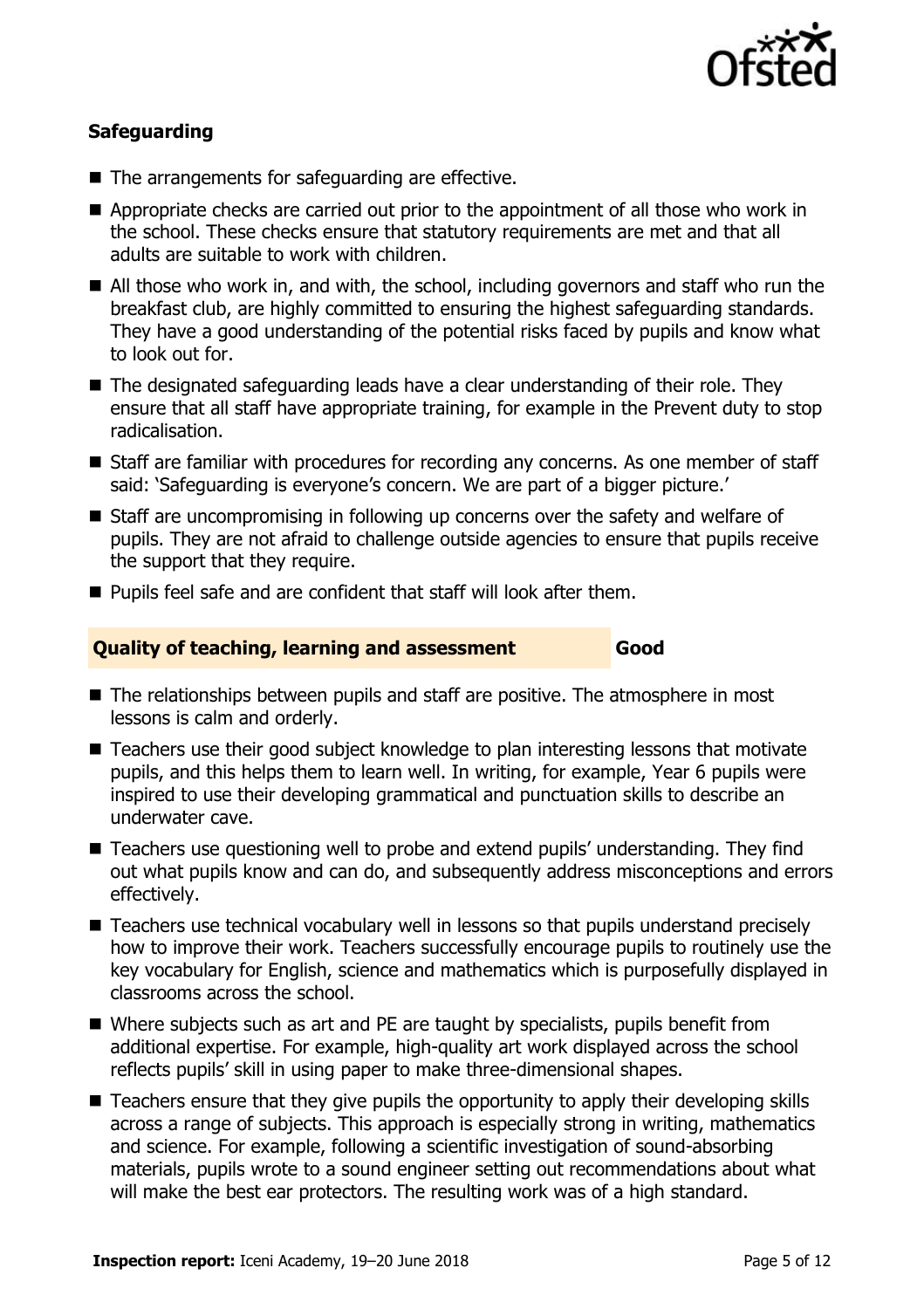

- Teachers have chosen to introduce a new assessment policy this year, which is already having a positive impact on the learning and progress of a majority of pupils. This system ensures that teachers routinely give pupils appropriate time to clarify and consolidate their learning, and to make up any gaps in understanding from earlier lessons. Teachers regularly hold effective 'conferences' with individual pupils about what they need to learn next and most pupils make strong progress, especially in English and mathematics.
- Teachers expect pupils to regularly evaluate their own work in order to establish positive self-improvement skills. As a result, many pupils, especially the most able, have become adept at self-assessment and use this regular reflection time to make purposeful improvements to their work.
- Teachers use homework well to consolidate the acquisition of key knowledge, such as spelling and recall of multiplication tables. They also set appealing half termly challenges which encourage pupils to apply skills acquired in lessons. For example, some pupils chose to use their mapping skills to locate where dinosaurs lived in the UK.
- Reading is taught well in daily lessons, where pupils develop specific skills effectively. They can read the instructions and texts that they use in lessons well. However, teachers do not promote a love of reading effectively enough across the school to encourage pupils to read widely and deeply. Nor do they teach phonics well enough to a minority of pupils who did not attain the required standard in the key stage 1 phonics check to ensure that they catch up quickly.

### **Personal development, behaviour and welfare Good**

### **Personal development and welfare**

- The school's work to promote pupils' personal development and welfare is good.
- **Pupils enjoy learning. They value frequent opportunities to talk to their teachers about** how to evaluate and improve their work. They show persistence and seriousness in doing the best that they can.
- As a result of a school focus on working collaboratively, pupils know how to listen to each other respectfully and how to 'give and take' when working together. Pupils develop confidence and good decision-making skills when working on joint projects.
- **Pupils show a pride in their work. For example, they have willingly met the school's** raised expectations for handwriting and presentation.
- Most pupils feel safe in school and trust staff to look after them. They know who to talk to if they are worried. Inspectors judged, following a thorough investigation of site security, behaviour records, observation of behaviour and discussions with pupils, that safety is managed well in the school.
- $\blacksquare$  Pupils enjoy taking on responsibility, such as in the dining room at lunchtime. They respond well to opportunities to develop their own leadership potential through becoming effective play leaders and school council members.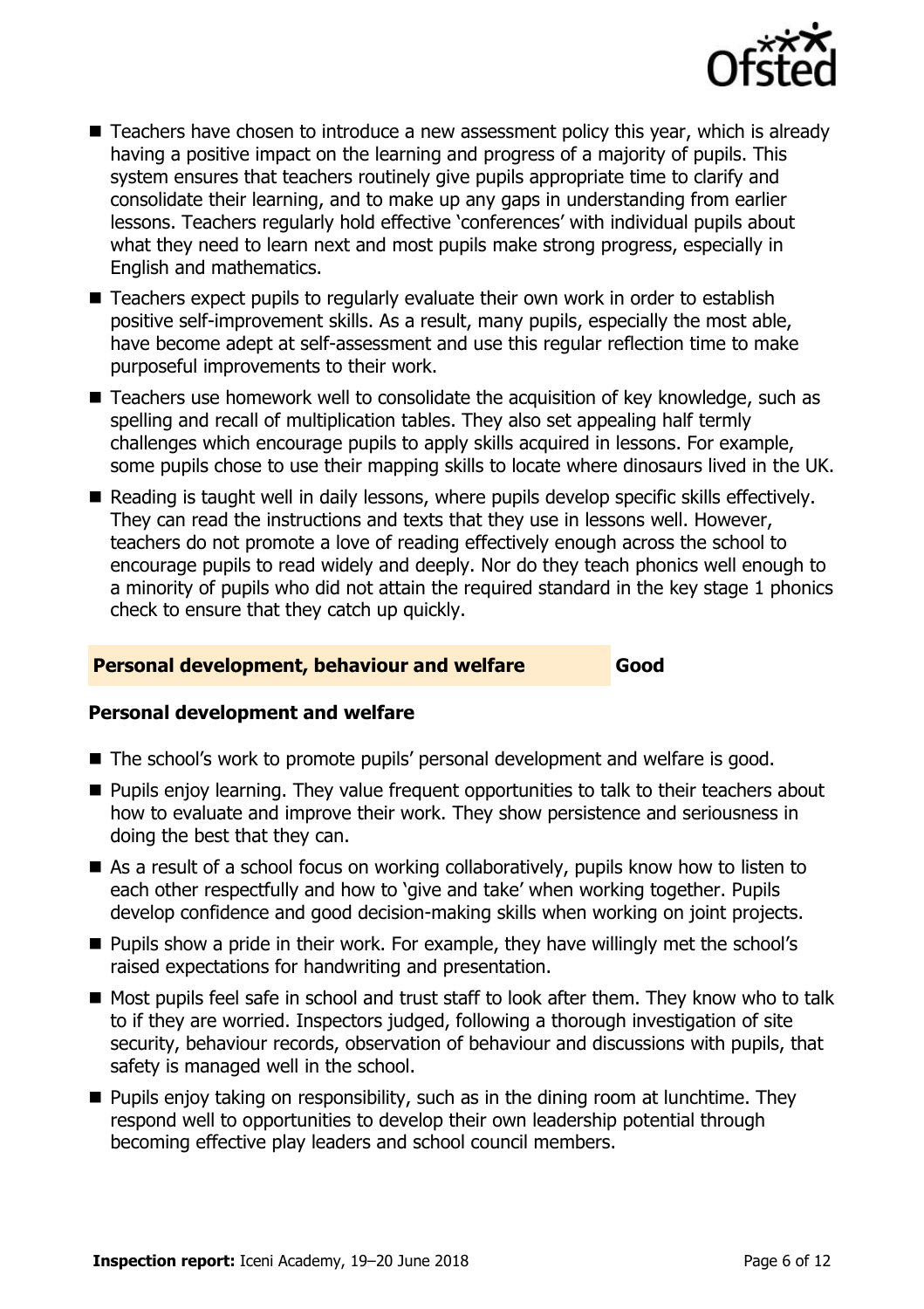

### **Behaviour**

- Behaviour is good.
- Historically, behaviour in the school has not been good enough. Over the last year, pupils have willingly met newly-established expectations for behaviour and value the significant improvements made. As one pupil said: 'I feel a lot safer now because teachers are stricter and people behave better.' They say that behaviour in the school has improved greatly over the last year.
- **Pupils have high expectations for their own behaviour and that of others. They respond** well to the school's 'zones of regulation' which enable them to recognise their own emotional state when controlling their own behaviour.
- Conduct at all times of day is good. Pupils move in an orderly fashion around the school. At breaktimes most pupils play together constructively. Inspectors observed pupils choosing from a wide range of activities such as sports, dance practice on the outdoor stage and listening to music.
- **Pupils respond well to clear routines which ensure a calm start for all pupils in the** morning, and an orderly exit at the end of the day.
- There is still a small minority of pupils who have particularly challenging behavioural needs. Incidents are reducing as pupils learn to manage their behaviour.
- Attendance has improved over the year for all groups of pupils and is now almost in line with the national average. There is still a small number of disadvantaged pupils whose attendance is persistently low. However, the attendance of each has significantly improved over the year as a result of the determined actions taken by leaders.
- The number of fixed-period exclusions rose this academic year as a result of raised expectations for behaviour, but improved in the summer term. Inspectors scrutinised the school's exclusion procedures, which were found to meet appropriate guidelines and confirmed that exclusion is used as an absolute last resort.

### **Outcomes for pupils Good**

- **Pupils enter the school with attainment which is below that of other pupils nationally at** the end of key stage 1. As a result of the good progress of pupils currently in the school, attainment is rising and pupils are well prepared for the next stage in their education.
- $\blacksquare$  Pupils' progress has improved in recent years. In 2017, the progress Year 6 pupils made was in line with other pupils nationally in mathematics and above average in reading and writing.
- The work in pupils' books is of a good standard, especially in writing, mathematics and science. The majority of Year 6 pupils are on track to achieve well at the end of the school year. However, in a minority of subjects, such as history, pupils have not made sustained enough progress, because these subjects are not taught often enough.
- The progress of Year 6 pupils who speak English as an additional language was especially rapid in 2017 in reading, writing and mathematics. Pupils currently in the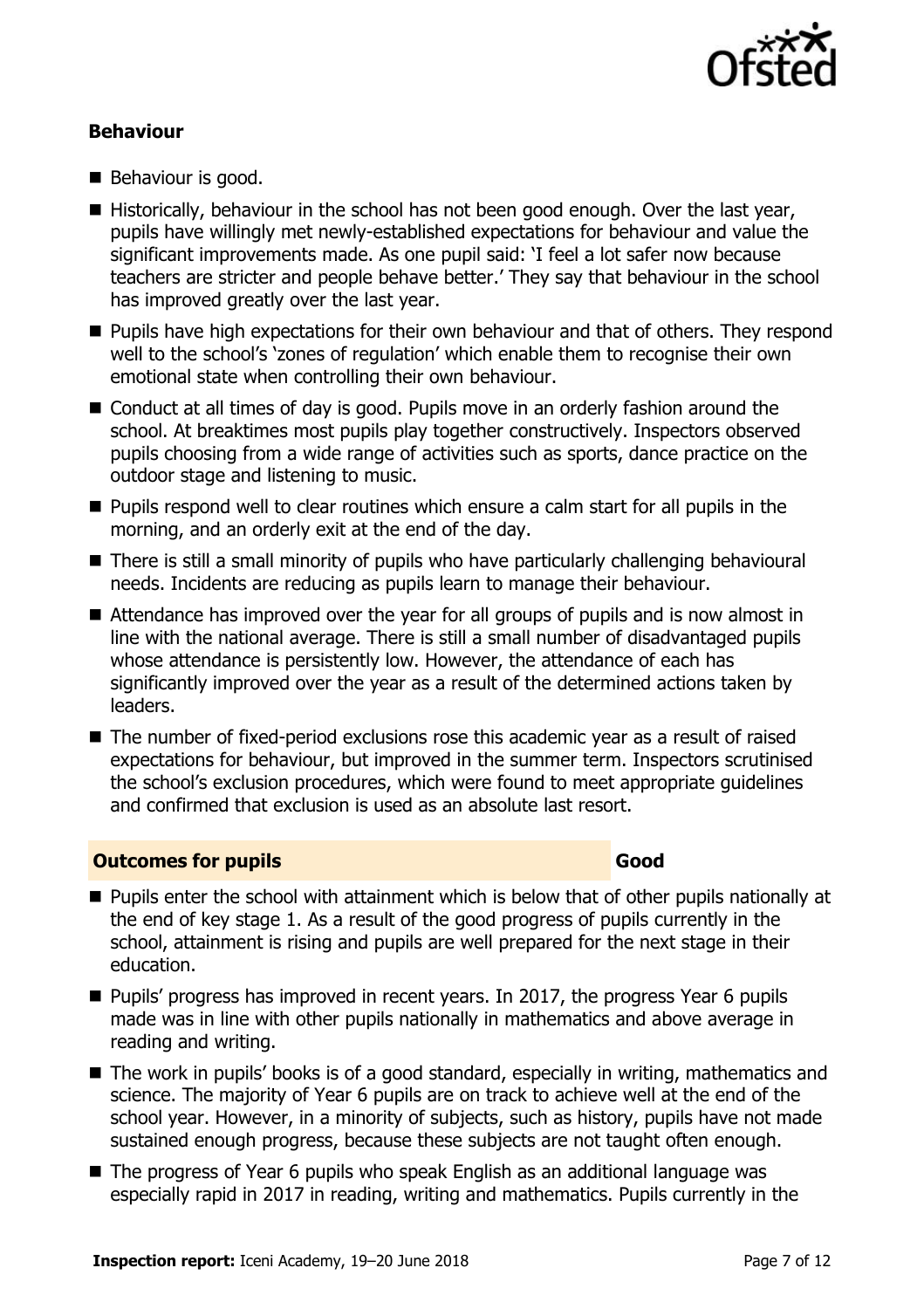

school continue to make consistently good progress.

- Disadvantaged pupils make good progress from their different starting points. This is because their progress is tracked well and pupils are given support which meets their needs effectively. In 2017, disadvantaged pupils in Year 6 made progress which was almost in line with non-disadvantaged pupils nationally in English, and improving in mathematics. A good proportion of current disadvantaged pupils are making rapid progress in reading, writing and mathematics.
- Most-able pupils are making largely good progress. They have willingly risen to high expectations to evaluate and improve their work routinely.
- **Pupils' progress in reading is largely good. However, although they read competently,** they do not demonstrate a sustained joy of reading. The progress of pupils who did not attain the required standard in the key stage 1 phonics check is still hampered by under-developed phonics skills.
- $\blacksquare$  Most pupils who have SEN and/or disabilities are doing well. This is particularly the case in their personal development and readiness for learning through a range of interventions. For example, some pupils are making good progress in physical coordination as a result of regular 'gym trail' sessions where they work with specialist coaches. Pupils enjoy these sessions. In class lessons, most pupils are supported well by learning support assistants, and demonstrate good gains in the development of skills and attitudes to learning. However, leaders are aware that some programmes need refining so that pupils do not spend too long away from key lessons, which can result in inconsistent progress in the development of important skills such as writing.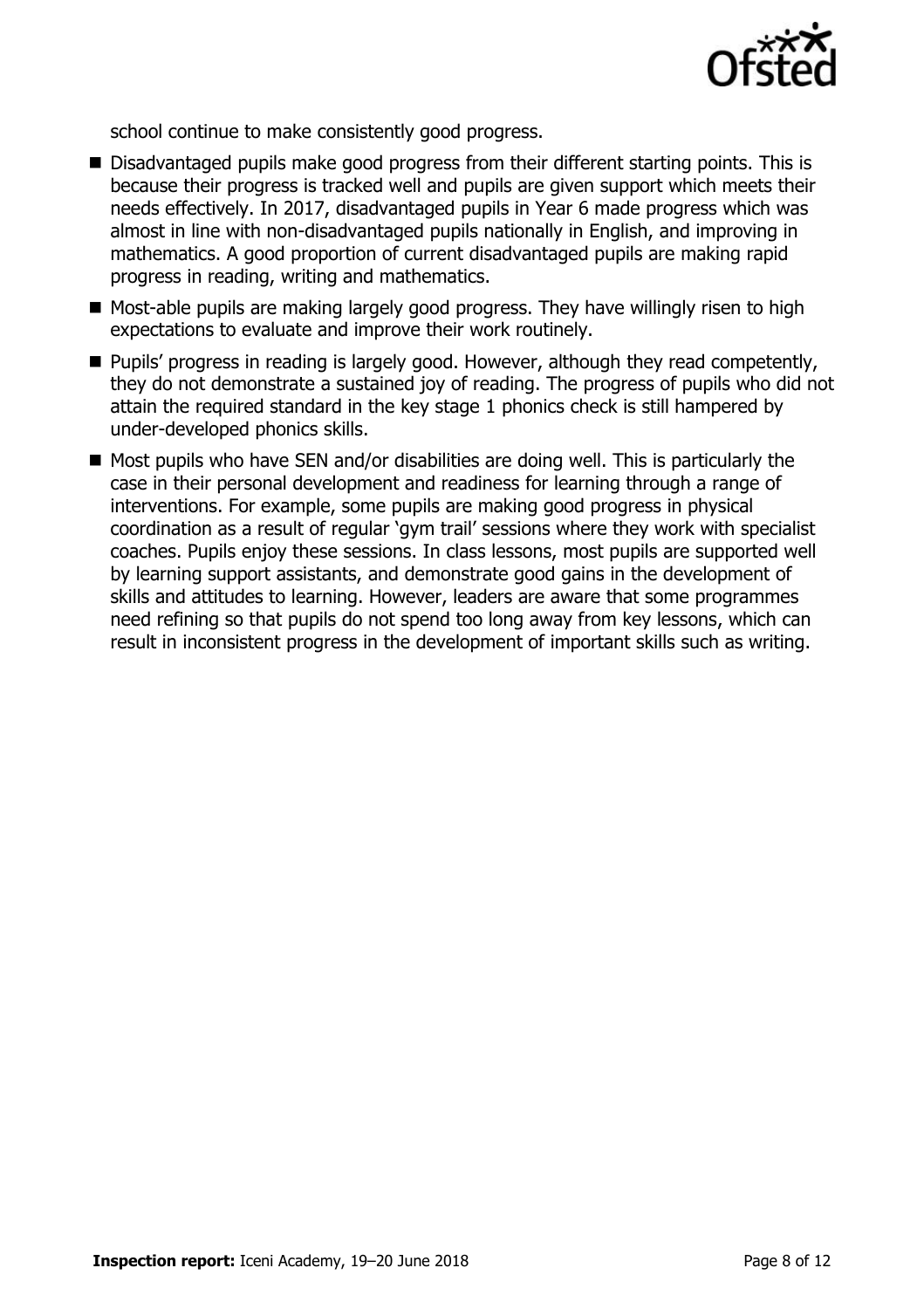

# **School details**

| Unique reference number | 142001       |
|-------------------------|--------------|
| Local authority         | <b>Essex</b> |
| Inspection number       | 10046616     |

This inspection of the school was carried out under section 5 of the Education Act 2005.

| Type of school                      | <b>Junior</b>            |
|-------------------------------------|--------------------------|
| School category                     | Academy sponsor-led      |
| Age range of pupils                 | 7 to 11                  |
| <b>Gender of pupils</b>             | Mixed                    |
| Number of pupils on the school roll | 201                      |
| Appropriate authority               | Board of trustees        |
| Chair                               | Dave King                |
| <b>Head of school</b>               | Lisa Corby               |
| Telephone number                    | 01206 573 807            |
| Website                             | www.iceniacademy.co.uk   |
| <b>Email address</b>                | admin@iceniacademy.co.uk |
| Date of previous inspection         | Not previously inspected |

### **Information about this school**

- Iceni Academy is a smaller-than-average junior school which converted to an academy in September 2015. The school is part of the Connected Learning Multi-Academy Trust, which is the main governing body with legal and strategic responsibilities for Connected Learning schools. The local governing body focuses on the day-to-day responsibilities.
- The proportion of pupils eligible for the pupil premium is above the national average.
- Approximately two thirds of the pupils are from White British backgrounds.
- The proportion of pupils who speak English as an additional language is above average.
- The proportion of pupils who receive SEN support, who have a statement of special educational needs, or an education, health and care plan, is well above the national average.
- The school operates a breakfast and after-school club, which were included in the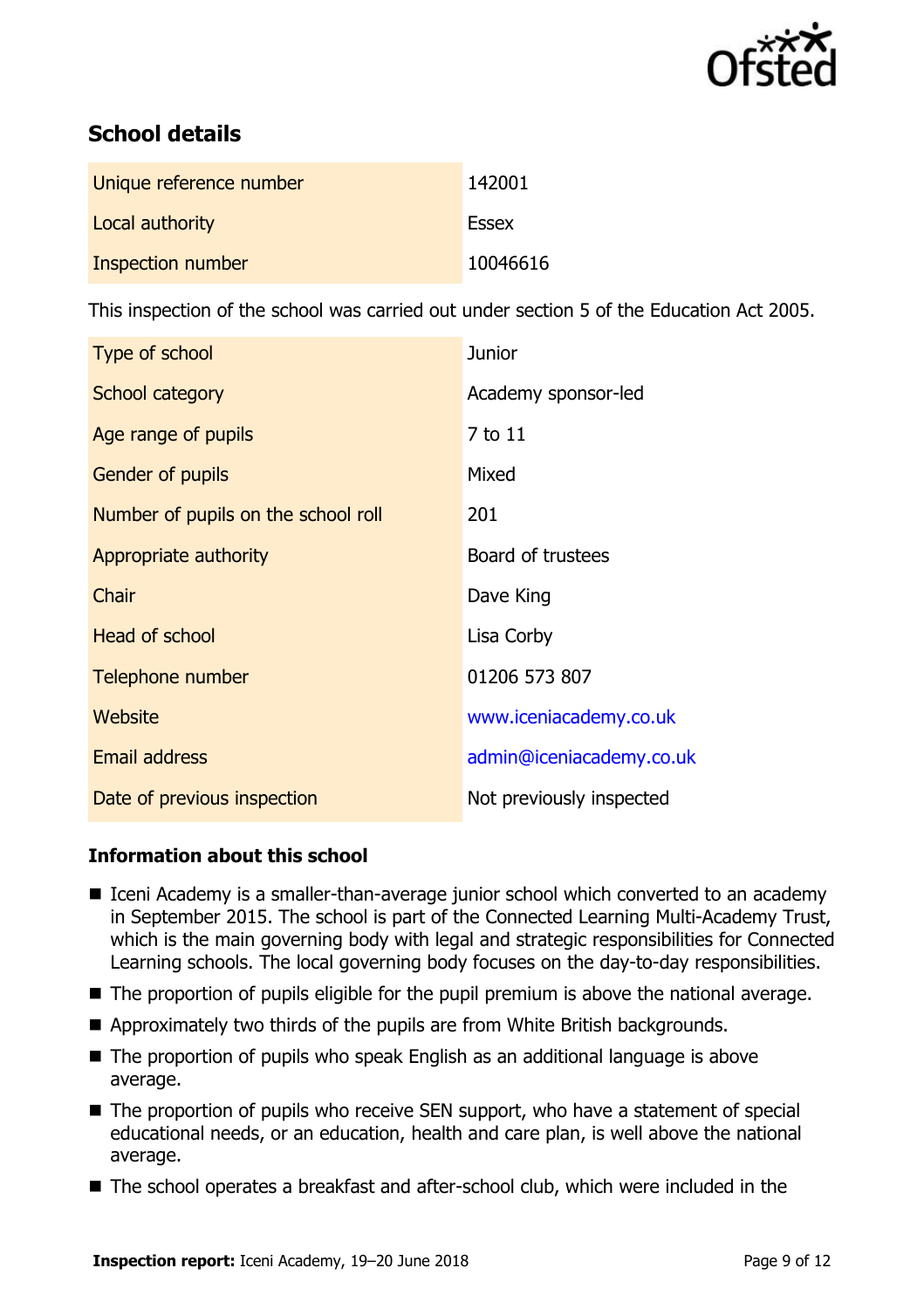

inspection.

 $\blacksquare$  In 2017, the school met the government's floor standards, which set the minimum expectations for pupils' attainment and progress.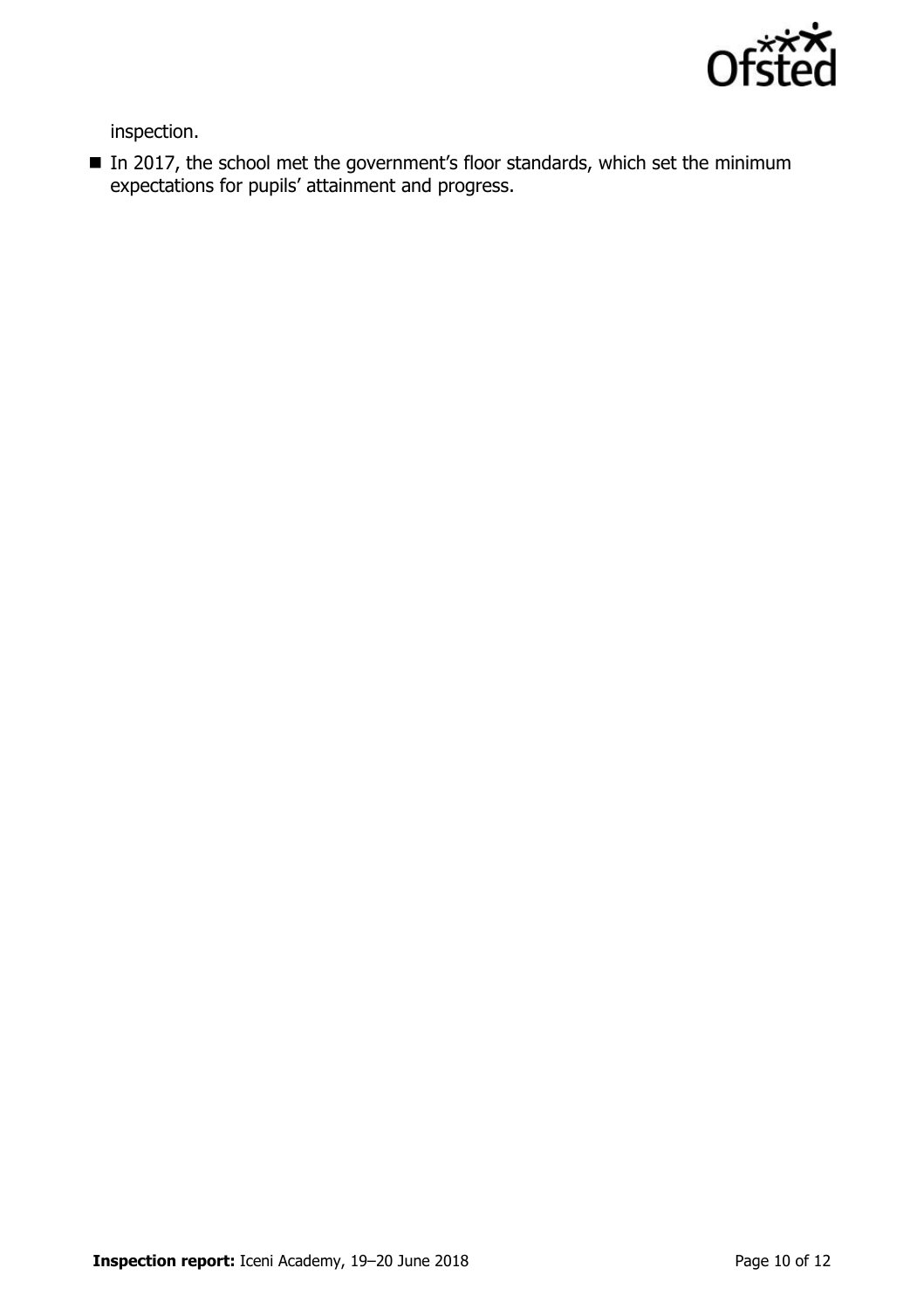

# **Information about this inspection**

- Inspectors observed learning in lessons and parts of lessons in all classes, jointly with the senior leaders. They scrutinised a variety of pupils' work in every class, talked to pupils about their learning during lessons and listened to pupils read.
- All inspectors observed behaviour in the playground over the two days of the inspection.
- The inspectors held meetings with the head of school, middle leaders, school office staff, teachers and pupils. They met with governors, and had a discussion with the chief executive officer and the chief learning officer of the trust.
- The 49 responses to Parent View, Ofsted's online questionnaire, were taken into account along with the five free-text messages. Additionally, inspectors spoke informally to parents at the start and end of the school day in the playground. The results of the 78 response to the pupil survey undertaken at the time of the inspection were considered, as well as the 25 responses to the staff survey.
- A wide range of documentation was evaluated by the inspectors. These included the school's self-evaluation, plans for improvement and the school's current performance information. The inspectors scrutinised the checks that the school does to ensure the suitability of adults who work with children, and leaders' records of behaviour and exclusions, child protection and safeguarding.

### **Inspection team**

**Judith Sumner, lead inspector Constructed Inspector** Victoria Penty Ofsted Inspector